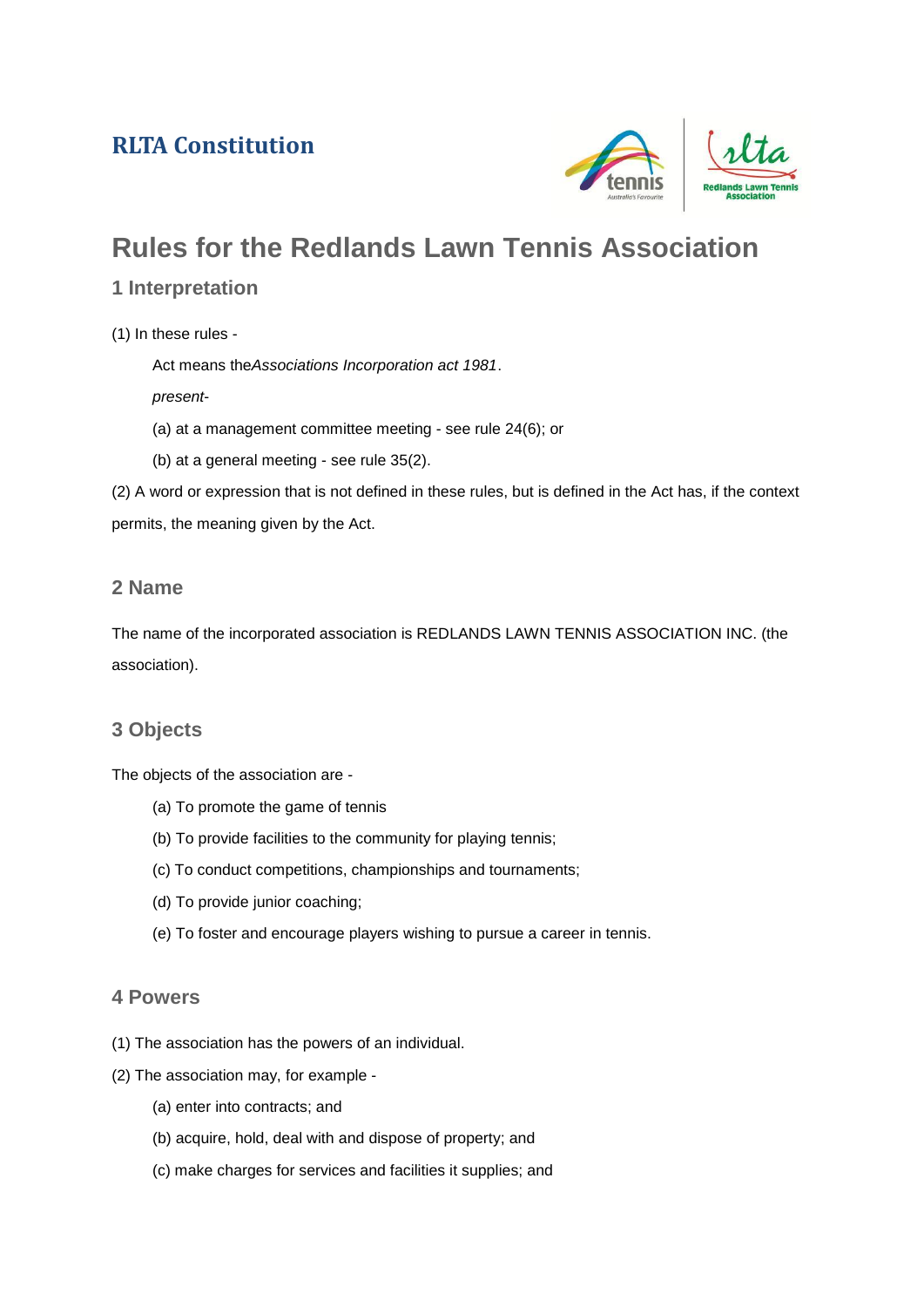(d) do other things necessary or convenient to be done in carrying out its affairs.

(3) The association may also issue secured and unsecured notes, debentures and debenture stock for the association.

#### **5 Classes of members**

(1) The membership of the association shall consist of the following classes of ordinary members:- (a) Adult: All persons over the age of eighteen (18) years who are approved by the management committee to play tennis fixtures conducted by the association. Ordinary members shall be entitled to vote at association meetings and to hold office. The number of adult members shall only be limited by a decision of the management committee.

(b) Junior: All persons aged 18 years and under as at 1st January in the year of their application for membership, who are approved by the management committee to play tennis fixtures conducted by the association. Junior members shall not be entitled to vote at any meetings of the association or to hold office. The number of junior members shall only be limited by a decision of the management committee.

(c) Family: All family groups who are approved by the management committee to play tennis fixtures conducted by the association. For the purposes of this rule, "family group" shall be defined as a minimum of one adult and two eligible juniors. One adult only from each family group shall be entitled to vote at any meetings of the association and to hold office. The number of family memberships shall only be limited by a decision of the management committee. (d) Life: Any member of the management committee may, in consideration of services rendered to the association by another member, nominate such member as a life member. Any such nomination shall be in writing and addressed to the secretary or president, and shall be presented to the next scheduled meeting of the management committee. If the nomination is confirmed at such meeting, the nominee shall be declared a life member and thereafter shall not be required to pay any further membership or affiliation fees. Life members shall be entitled to vote at any meetings of the association and to hold office. The number of life memberships awarded shall be limited to two per year.

## **6 Automatic membership**

Every person who, at the date of incorporation of the association, was a member of the unincorporated association shall be deemed to have become admitted to the same class of membership of the association as that member held in the unincorporated association.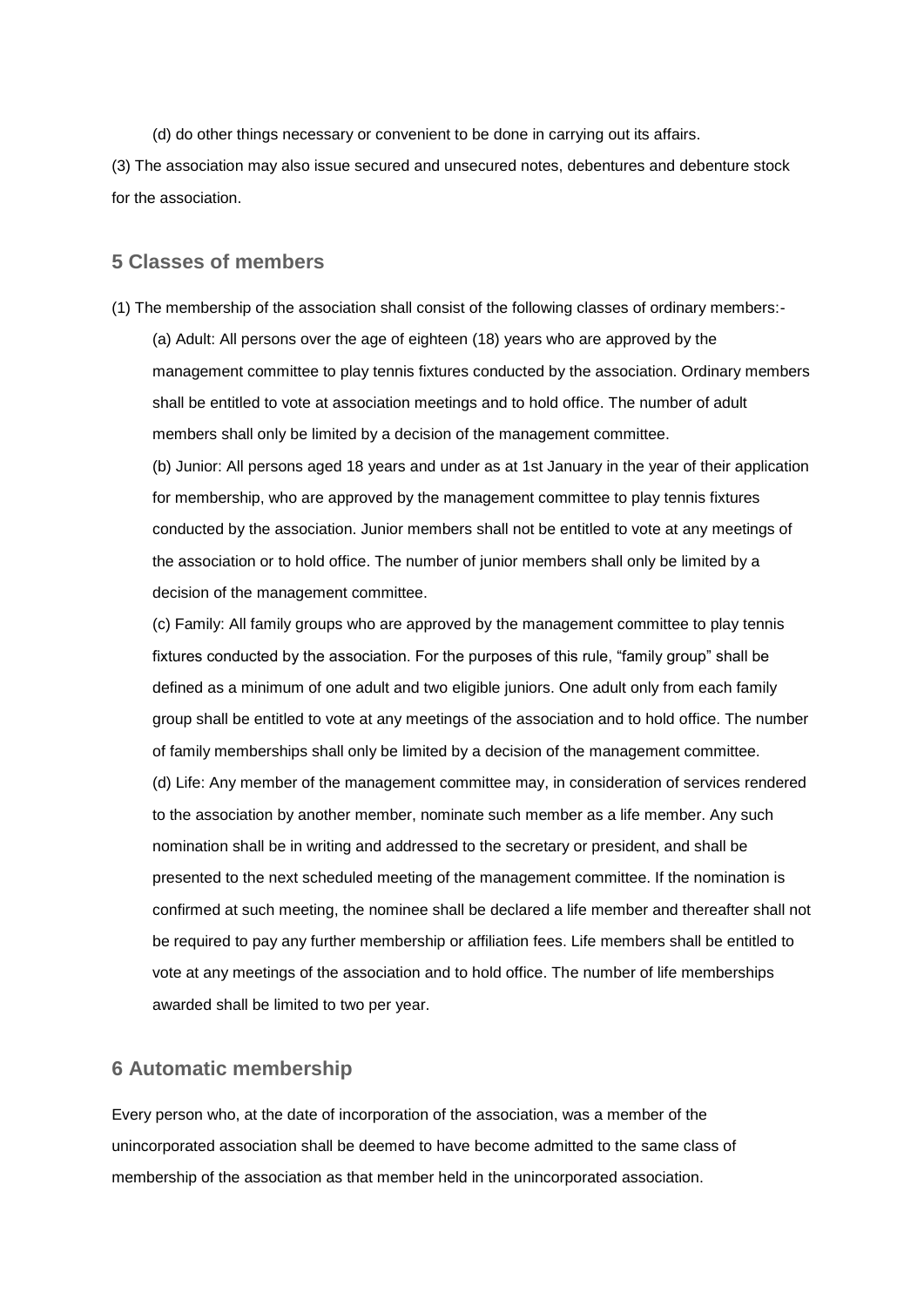## **7 New membership**

An application for membership must be -

- (a) in writing; and
- (b) signed by the applicant; and
- (c) in the form prescribed from time to time by the management committee.

## **8 Setting and payment of membership fees**

(1) The membership fees for each class of membership shall be such sum as the management committee shall from time to time determine PROVIDED THAT such membership fees shall not be increased more than once in any one calendar year.

(2) The membership fees for each class of membership shall be payable at such time and in such manner as the management committee from time to time determines.

## **9 Members' eligibility to enter competitions**

Eligibility to enter, nominate or be nominated for competitions, tournaments and/or representative matches arranged by or with the association shall be limited to financial members of the association.

## **10 When membership ends**

## **10.1 By resignation**

(1) A member may resign from the association by giving a written notice of resignation to the secretary.

(2) The resignation takes effect at the time such notice is received by the secretary unless a later date is specified in the notice, in which case it shall take effect on that later date.

## **10.2 By termination**

- (3) The management committee may terminate a member's membership if the member
	- (a) is convicted of an indictable offence; or
	- (b) does not comply with any of the provisions of these rules; or
	- (c) has membership fees in arrears for at least two (2) months; or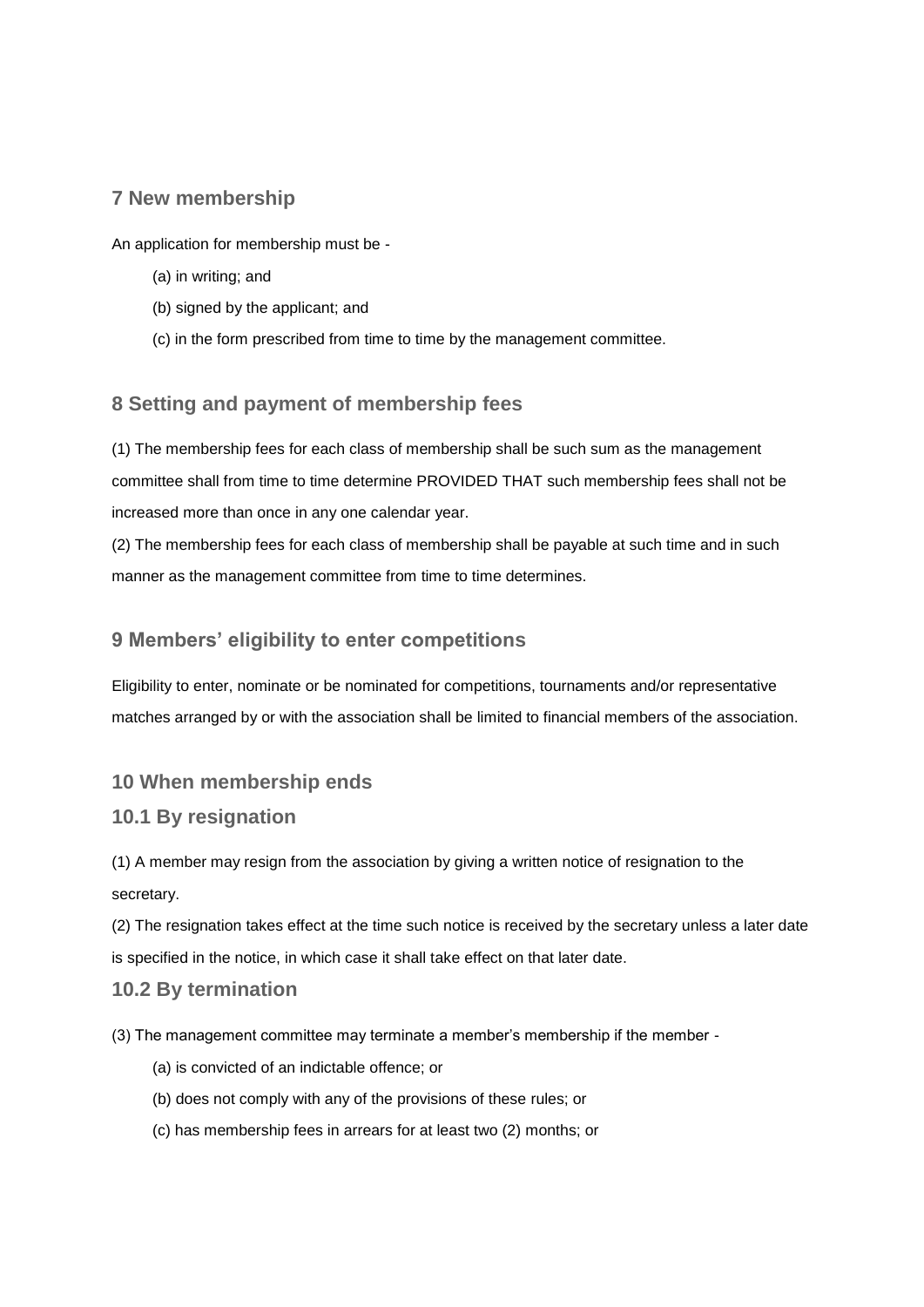(d) conducts himself or herself in a way considered by the management committee to be injurious or prejudicial to the character, interests or objects of the association.

(4) Before the management committee terminates a member's membership, the committee must give the member a full and fair opportunity to show why the membership should not be terminated. (5) If, after considering all representations made by the member, the management committee decides to terminate the membership, the secretary of the association must give the member a written notice of the decision.

## **11 Appeal against termination of membership**

(1) A person whose membership has been terminated may give the secretary written notice of the person's intention to appeal against the decision.

(2) A notice of intention to appeal must be given to the secretary within one (1) month after the person receives written notice of the decision.

(3) If the secretary receives a notice of intention to appeal, the secretary must, within one (1) month after receiving the notice, call a special general meeting to decide the appeal.

#### **12 Special general meeting to decide appeal**

#### **12.1 Meeting timeframe and procedure**

(1) The general meeting to decide an appeal must be held within three (3) months after the secretary receives the notice of intention to appeal.

(2) At the meeting, the member must be given a full and fair opportunity to show why his or her membership should not be terminated.

(3) At the same meeting, the management committee and the members of the committee who voted to terminate the membership, must also be given a full and fair opportunity to show why the membership should be terminated.

(4) An appeal must be decided by a majority vote of the members present and eligible to vote at the meeting. In the event of an equality of votes, the chairman of the meeting shall have a second or casting vote.

(5) In the event of a resolution to terminate a person's membership, any amounts paid by the former member in relation to his or her membership of the association, entry to any competitions or tournaments within the control of the association, or fees for affiliation with any other organisation, will not be refunded.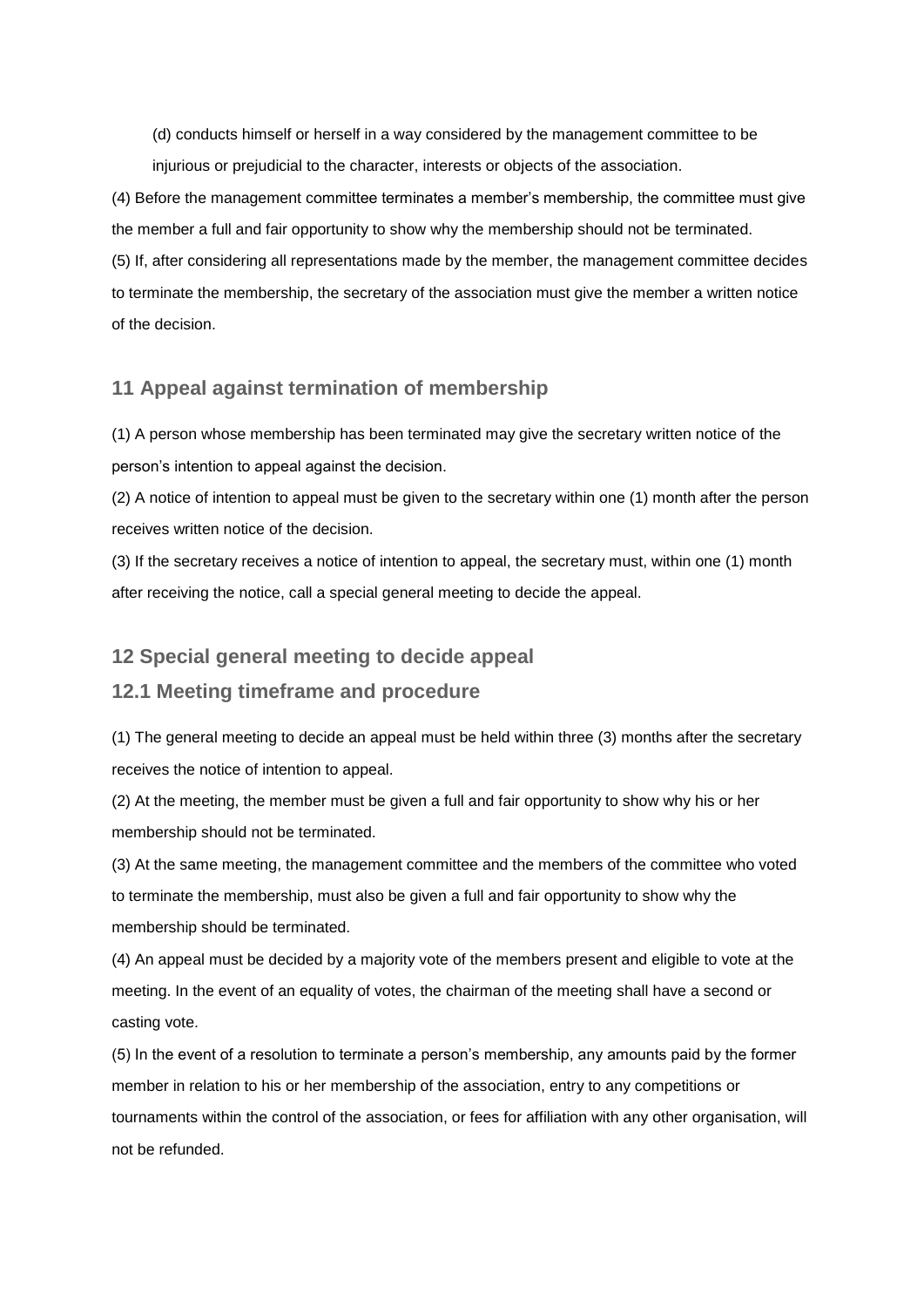## **13 Register of members**

(1) The management committee must keep and maintain an up-to-date register of members of the association.

(2) The register must include the following particulars for each member -

- (a) the full name of the member;
- (b) the postal or residential address of the member;
- (c) the date of admission and class of membership to which the member was admitted;
- (d) the date of death, date of resignation or termination of the member's membership;
- (e) details about the reasons for any termination of membership;
- (f) any other particulars which the management committee from time to time deems appropriate.

(3) The register may be in an electronic form.

#### **14 Access to information on the Register of members**

(1) Information recorded in the register in relation to any particular member must be available for inspection by that member at all reasonable times.

(2) A member must contact the secretary to arrange an inspection of his or her own information.

(3) If the register is maintained electronically, any member may apply to the secretary for a printed extract of the information recorded for that member in order to verify, amend or update it.

(4) Apart from a member's full name and membership status, no personal information may be disclosed by the management committee to any other person without the subject member's prior written approval, unless required by law or for the purposes of the association's affiliation with Tennis Queensland.

## **15 Prohibition on use of information on register of members**

#### (1) A member of the association must not -

(a) use information obtained from the register of members of the association to contact, or send material to, another member of the association for the purpose of advertising for political, religious, charitable or commercial purposes; or

(b) disclose information obtained from the register of members to someone else, knowing that the information is likely to be used to contact, or send material to, another member of the association for the purposes of advertising for political, religious, charitable or commercial purposes.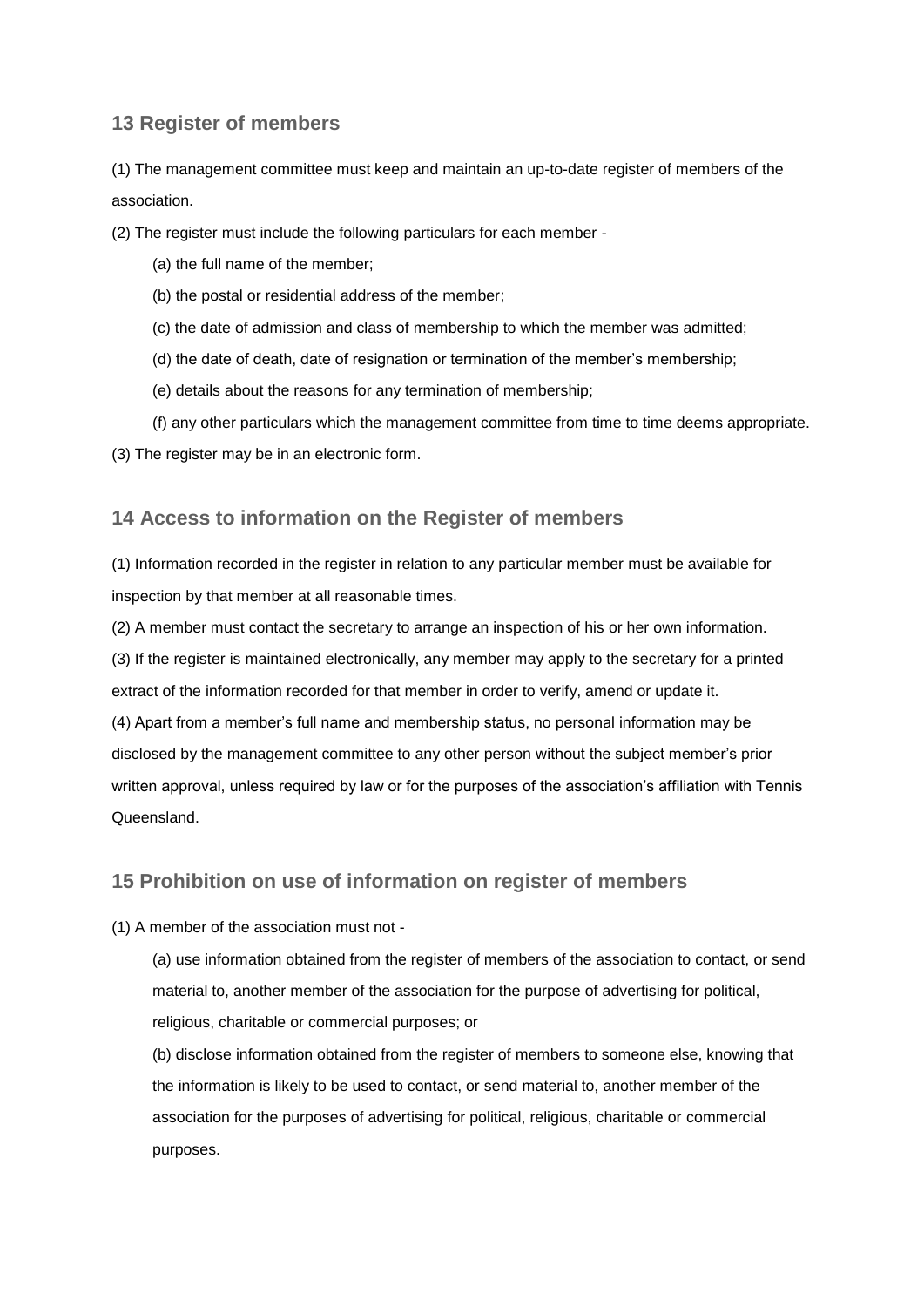(2) Subrule (1) above does not apply if the use or disclosure of the information is approved by the association.

#### **16 Office bearers**

#### **16.1 Appointment or election of secretary**

(1) The secretary must be an individual residing in Queensland, or in another state but not more than 65km from the Queensland border, who is -

- (a) a member of the association elected by the association as secretary; or
- (b) any of the following persons appointed by the management committee as secretary
	- (i) a member of the association's management committee;
	- (ii) another member of the association;
	- (iii) another person.

(2) If a vacancy happens in the office of secretary, the members of the management committee must ensure a secretary is appointed or elected for the association within one month after the vacancy happens.

(3) If the management committee appoints a person mentioned in sub-rule 1(b)(ii) as secretary, other than to fill a casual vacancy on the management committee, the person does not become a member of the management committee.

(4) However, if the management committee appoints a person mentioned in sub-rule (1)(b)(ii) as secretary to fill a casual vacancy on the management committee, the person becomes a member of the management committee.

(5) If the management committee appoints a person mentioned in sub-rule  $(1)(b)(iii)$  as secretary, the person does not become a member of the management committee.

(6) In this rule -*casual vacancy*, on a management committee, means a vacancy that happens when an elected member of the management committee resigns, dies or otherwise stops holding office.

#### **17 Removal of secretary**

(1) The management committee of the association may at any time remove a person appointed by the committee as the secretary.

(2) If the management committee removes a secretary who is a person mentioned in rule 16.1(1)(b)(i), the person remains a member of the management committee.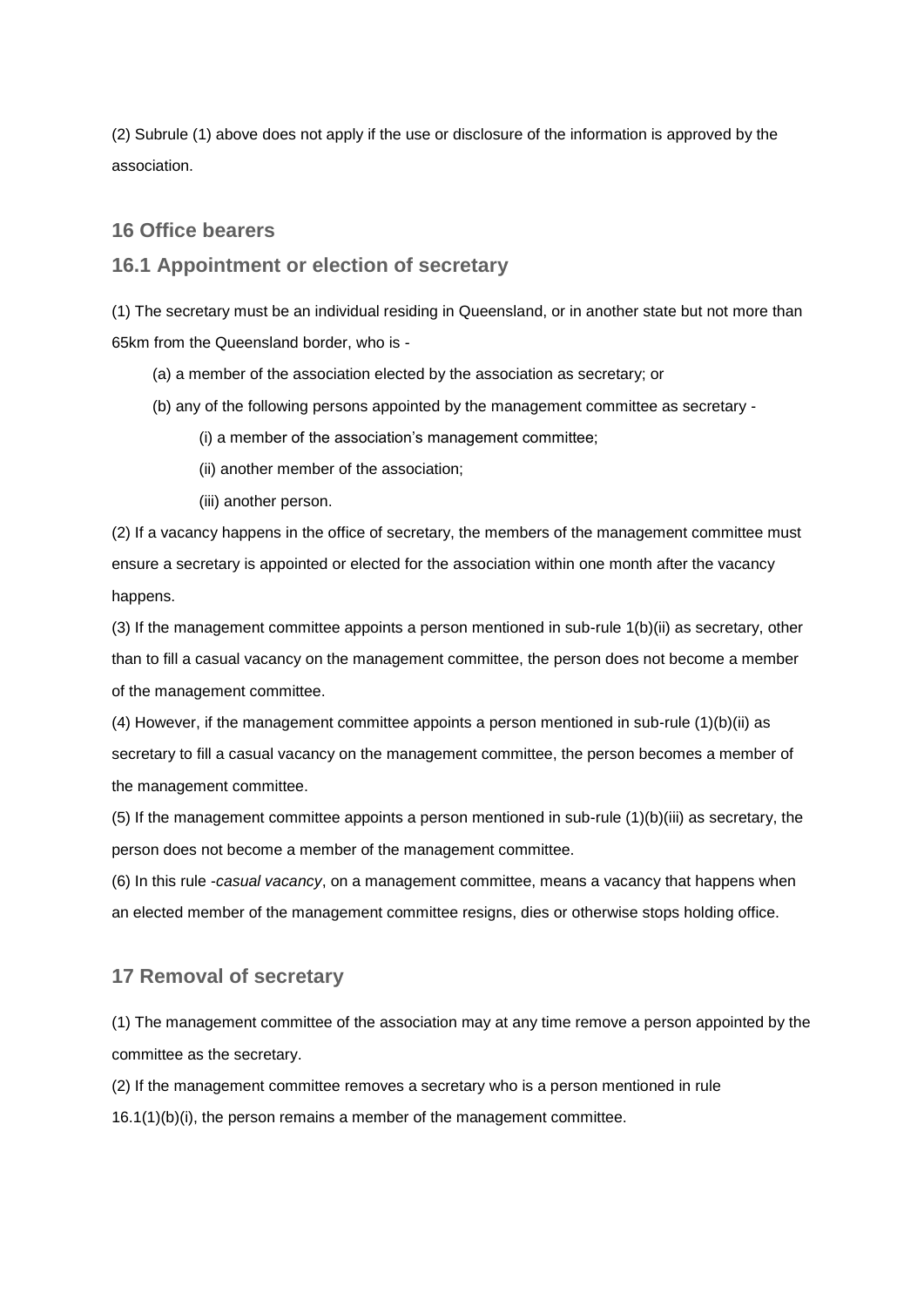(3) If the management committee removes a secretary who is a person mentioned in rule  $16.1(1)(b)(ii)$ and who has been appointed to a casual vacancy on the management committee under rule 18(4), the person remains a member of the management committee.

## **18 Functions of secretary**

The secretary's functions include, but are not limited to -

- (a) calling meetings of the association, including preparing notices of a meeting and of the business to be conducted at the meeting, in consultation with the president of the association; and
- (b) keeping minutes of each meeting; and
- (c) keeping copies of all correspondence and other documents relating to the association; and
- (d) maintaining the register of members of the association; and
- (e) such other duties as the management committee may from time to time direct.

#### **19 Membership of management committee**

(1) The management committee of the association shall consist of a President, Vice President, Secretary and Treasurer, and any other association members who may be elected at a general meeting.

(2) A member of the management committee, other than a secretary appointed by the management committee under rule 16.1(1)(b)(iii), must be a member of the association.

(3) At each annual general meeting of the association, the members of the management committee must retire from office, but are eligible, on nomination, for re-election.

(4) A member of the association may be appointed to a casual vacancy on the management committee under Rule 22.

#### **20 Electing the management committee**

- (1) A member of the management committee may only be elected as follows
	- (a) any two members of the association may nominate another member (the candidate) to serve as a member of the management committee.
	- (b) the nomination must be
		- (i) in writing; and
		- (ii) signed by the candidate and the members who nominated him or her; and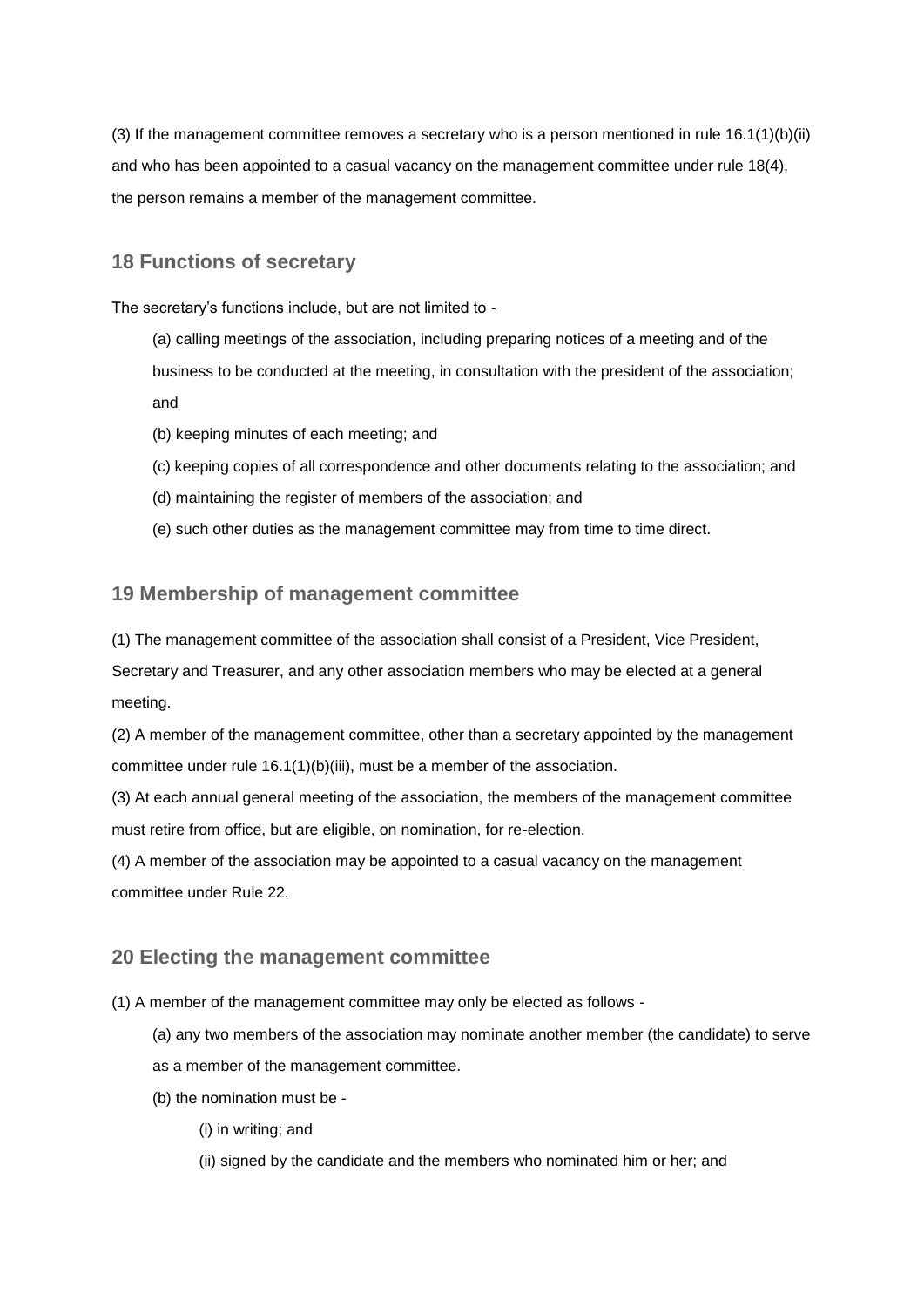(iii) given to the secretary at least 14 days before the annual general meeting at which the election is to be held

(c) each member of the association present and eligible to vote at the annual general meeting may vote for one candidate for each vacant position on the management committee;

(d) if, at the start of the meeting, there are not enough candidates nominated, nominations may be taken from the floor of the meeting.

(2) A person may be a candidate only if the person -

(a) is an adult; and

(b) is not ineligible to be elected as a member under section 61A of the Act.

(3) A list of the candidates' names in alphabetical order, with the names of the members who nominated each candidate, must be posted in a conspicuous place in the office or usual place of meeting of the association for at least seven days immediately preceding the annual general meeting. (4) If required by the management committee, balloting lists must be prepared containing the names of the candidates in alphabetical order.

(5) The management committee must ensure that, before a candidate is elected as a member of the management committee, the candidate is advised -

(a) whether or not the association has public liability insurance; and

(b) if the association has public liability insurance - the amount of the insurance.

## **21 Resignation or removal of management committee member 21.1 Resignation**

(1) A member of the management committee may resign from the committee by giving written notice to the secretary.

(2) The resignation takes effect at the time the notice is received by the secretary unless a later date is stated in the notice, in which case it shall take effect on that later date.

## **21.2 Removal**

(1) A member of the management committee may be removed from office at a general meeting of the association if a majority of members present and eligible to vote at the meeting, vote in favour of removing the member.

(2) Before a vote of members is taken about removing the member from office, the member must be given a full and fair opportunity to show cause why he or she should not be removed from office.

(3) A member has no right of appeal against the member's removal from office under this rule.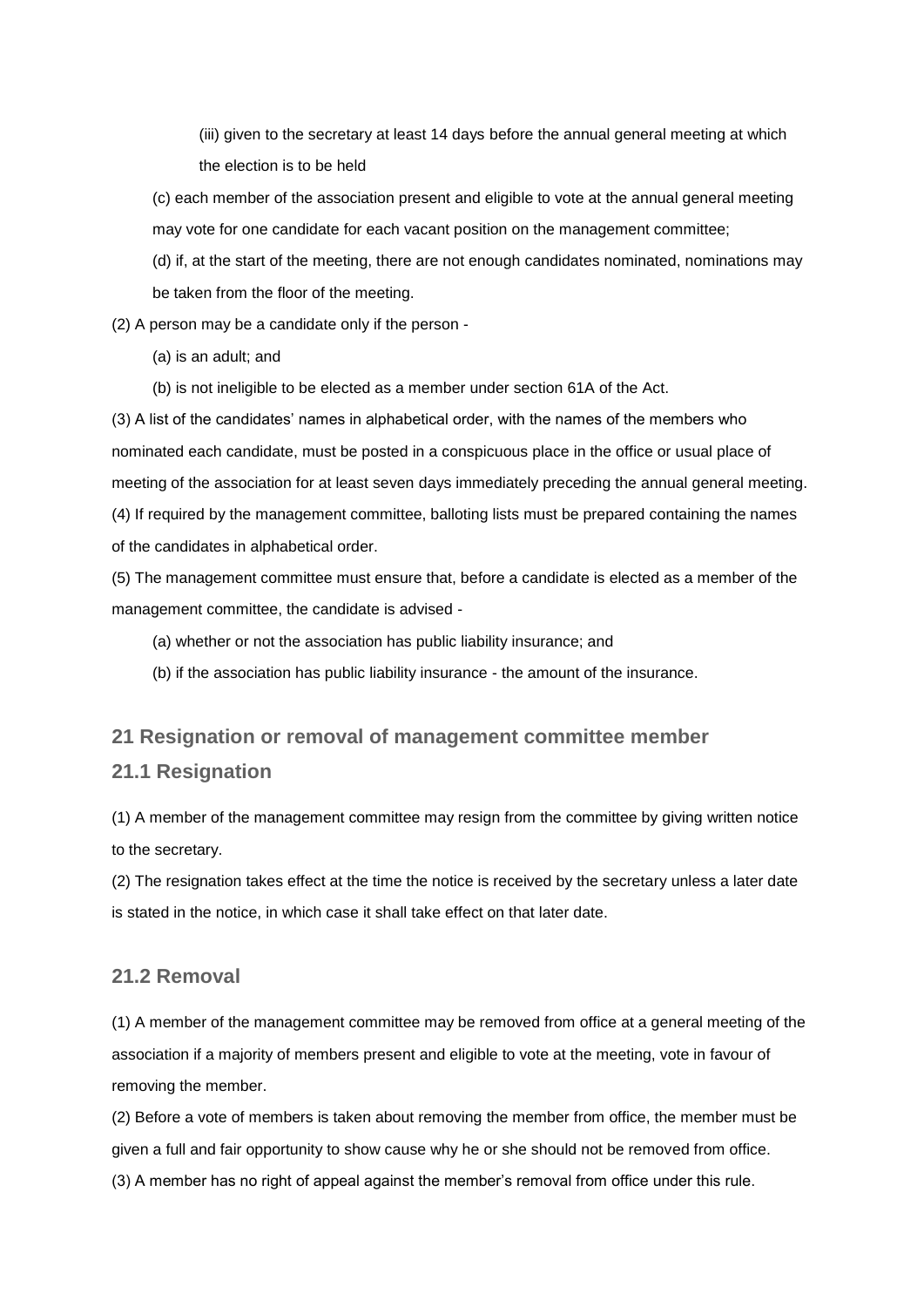(4) A member immediately vacates the office in the circumstances mentioned in section 64(2) of the Act.

#### **22 Vacancies on management committee**

(1) If a casual vacancy occurs on the management committee, the continuing members of the committee may appoint another member of the association to fill the vacancy until the next annual general meeting.

(2) The continuing members of the management committee may act despite a casual vacancy on the management committee.

(3) However, if the number of committee members is less than the number fixed under these rules as a quorum of the management committee, the continuing members may act only to -

(a) increase the number of management committee members to the number required for a quorum; or

(b) call a general meeting of the association.

#### **23 Functions of management committee**

(1) Subject to these rules or a resolution of the members of the association carried at a general meeting, the management committee has the general control and management of the administration of the affairs, property and funds of the association.

(2) The management committee has authority to interpret the meaning of these rules and any matter relating to the association on which the rules are silent, but any interpretation must have regard to the Act, including any regulation made under the Act.

Note - the Act prevails if the association's rules are inconsistent with the Act - see Section 1B of the Act.

(3) The management committee may exercise the powers of the association -

(a) to borrow, raise or secure the payment of amounts in a way the members of the association decide; and

(b) to secure the amounts mentioned in paragraph (a) or the payment or performance of any debt, liability, contract, guarantee or other engagement incurred or to be entered into by the association in any way, including by the issue of debentures (perpetual or otherwise) charged upon the whole or part of the association's property, both present and future; and

(c) to purchase, redeem or pay off any securities issued; and

(d) to borrow amounts from members and pay interest on the amounts borrowed; and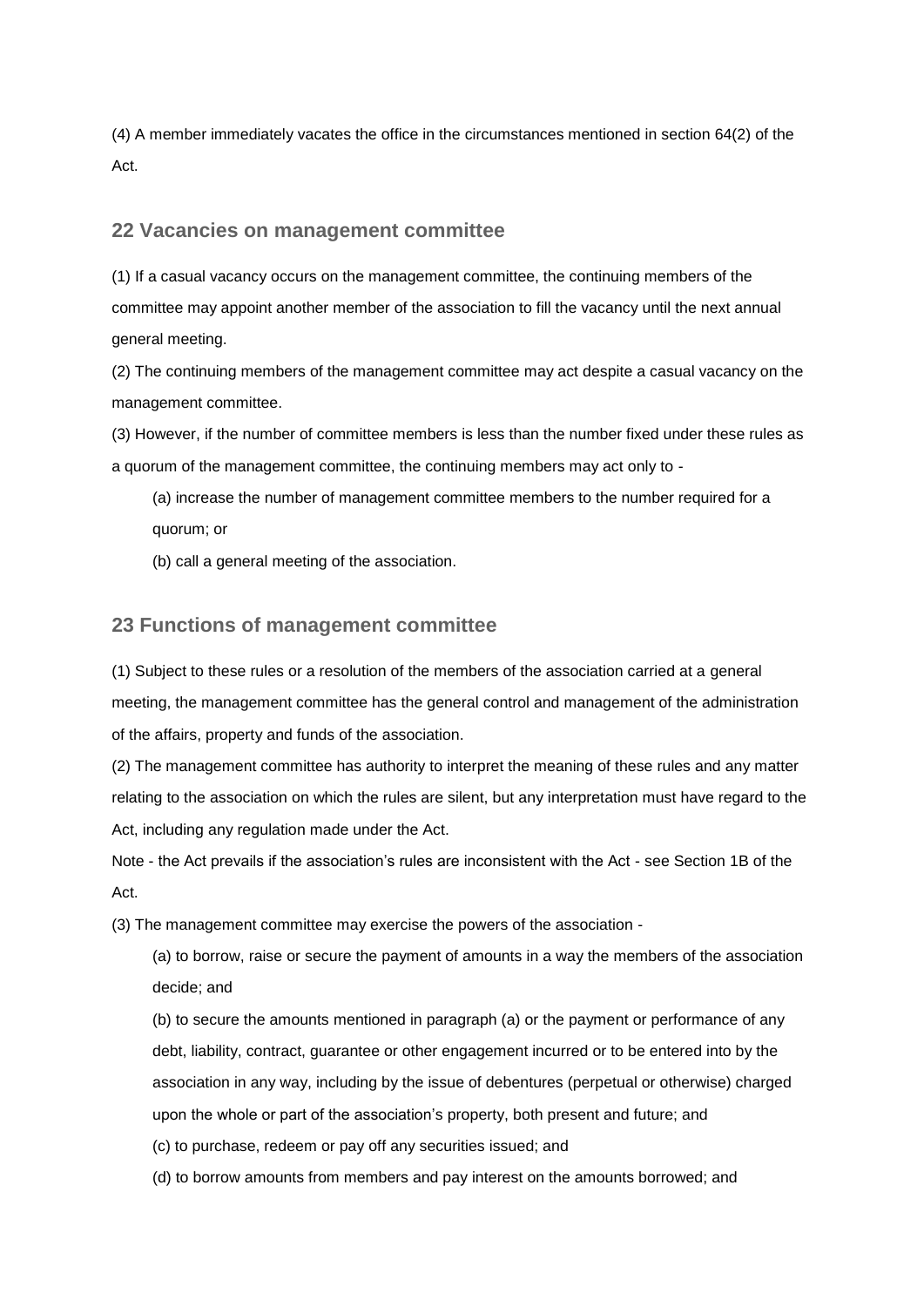(e) to mortgage or charge the whole or part of its property; and

(f) to issue debentures and other securities, whether outright or as security for any debt, liability or obligation of the association; and

(g) to provide and pay off any securities issued; and

(h) to invest in a way the members of the association may from time to time decide.

(4) For sub-rule (3)(d), the rate of interest must not be more than the current rate being charged for overdrawn accounts on money lent (regardless of the term of the loan) by -

(a) the financial institution for the association; or

(b) if there is more than one financial institution for the association - the financial institution nominated by the management committee.

#### **24 Meetings of management committee**

(1) Subject to this rule, the management committee may meet and conduct its proceedings as it considers appropriate.

(2) The management committee must meet at least once every calendar month to exercise its functions.

(3) The management committee must decide how a meeting is to be called.

(4) Notice of a management committee meeting is to be given in the way decided by the management committee.

(5) The management committee may hold meetings, or permit a committee member to take part in its meetings, by using any technology that reasonably allows the member to hear and take part in discussions as they happen.

(6) A committee member who participates in the meeting as mentioned in sub-rule (5) is taken to be present at the meeting.

(7) A question arising at a committee meeting is to be decided by a majority vote of members of the committee present at the meeting and eligible to vote, and if the votes are equal, the question is decided in the negative.

(8) A member of the management committee must not vote on a question about a contract or proposed contract with the association if the member has an interest in the contract or proposed contract and, if the member does vote, the member's vote must not be counted.

(9) The president is to preside as chairperson at a management committee meeting.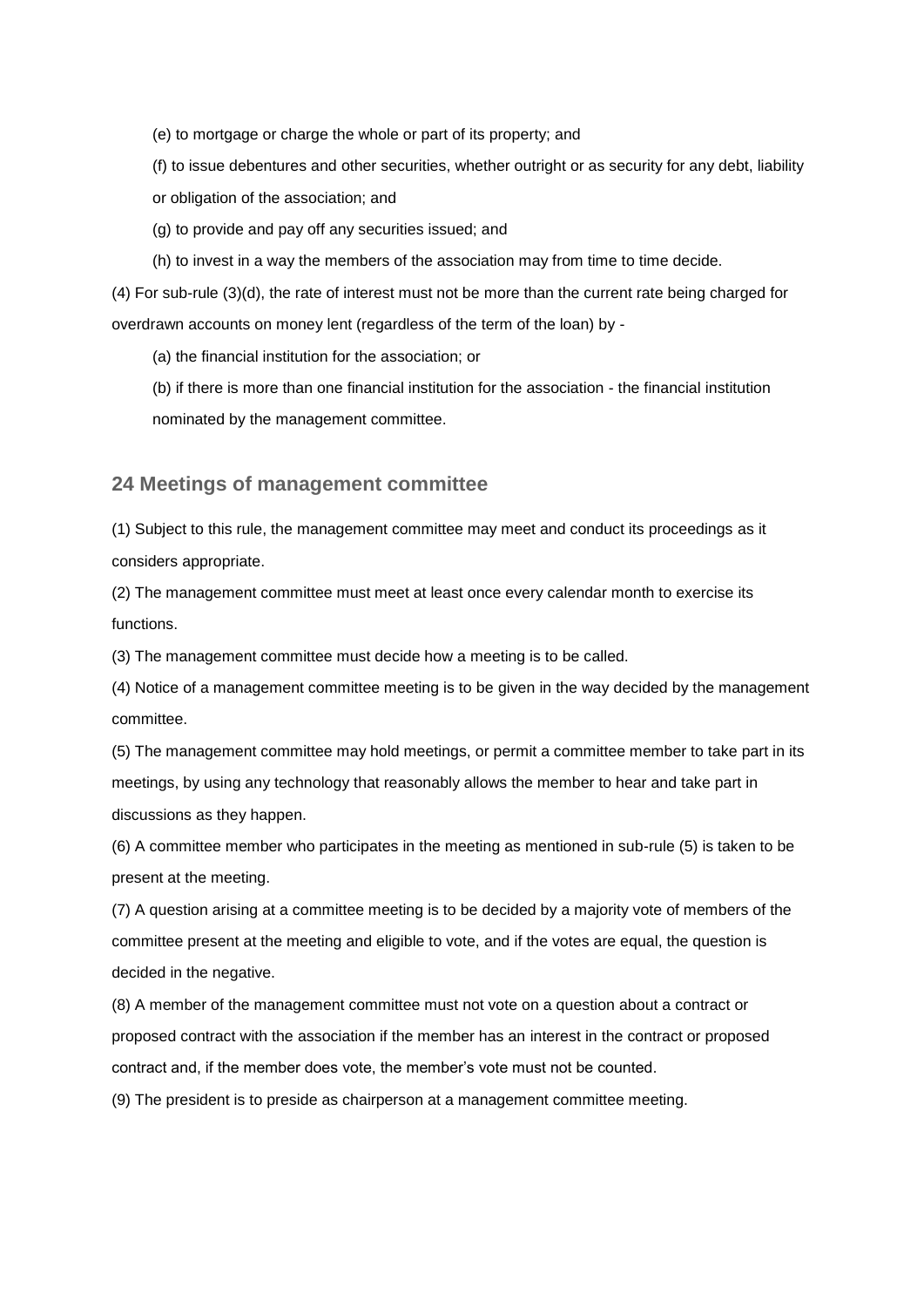(10) If there is no president or if the president is not present within 10 minutes after the time fixed for a management committee meeting, the members may choose one of their number to preside as chairperson at the meeting.

#### **25 Quorum for, and adjournment of, management committee meeting**

(1) At a management committee meeting, more than 50% of the members elected to the committee as at the close of the last general meeting of the members form a quorum.

(2) If there is no quorum within 30 minutes after the time fixed for a management committee meeting called on the request of members of the committee, the meeting lapses.

(3) If there is no quorum within 30 minutes after the time fixed for a management committee meeting called other than on the request of the members of the committee -

- (a) the meeting is to be adjourned for at least one day; and
- (b) the members of the management committee who are present are to decide the day, time and place of the adjourned meeting.

(4) If, at an adjourned meeting mentioned in sub-rule (3) there is no quorum within 30 minutes after the time fixed for the meeting, the meeting lapses.

#### 26 Special meeting of management committee

(1) If the secretary receives a written request signed by at least 33% of the members of the management committee, the secretary must call a special meeting of the committee by giving each member of the committee notice of the meeting within 14 days after the secretary receives the request.

(2) If the secretary is unable or unwilling to call the special meeting, the president must call the meeting.

- (3) A request for a special meeting must state
	- (a) why the special meeting is called; and
	- (b) the business to be conducted at the meeting.

#### (4) A notice of a special meeting must state -

- (a) the day, time and place of the meeting; and
- (b) the business to be conducted at the meeting.

(5) A special meeting of the management committee must be held within 14 days after notice of the meeting is given to the members of the management committee.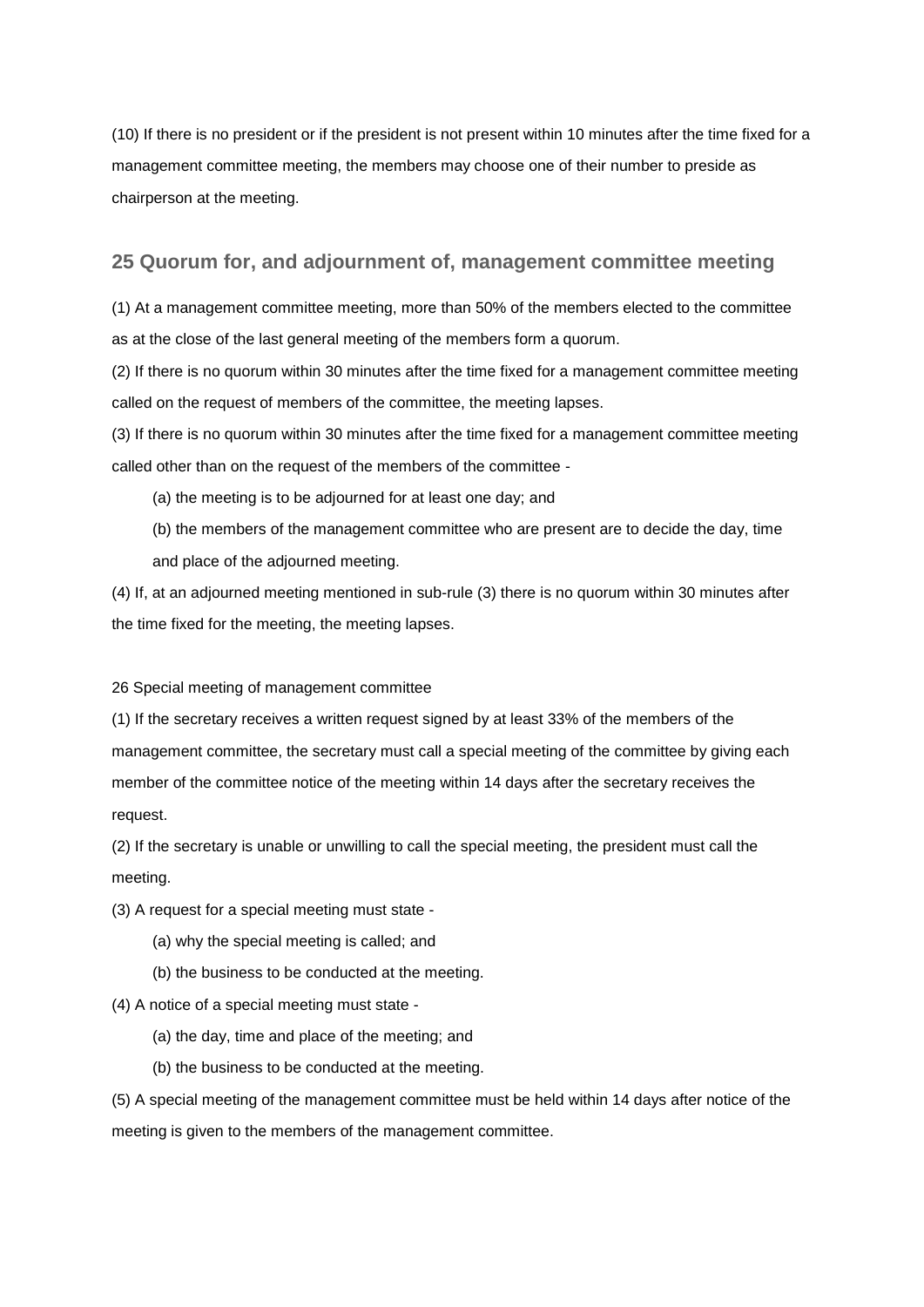## **27 Minutes of management committee meetings**

(1) The secretary must ensure full and accurate minutes of all questions, matters, resolutions and other proceedings of each management committee meeting are recorded and stored either manually and/or electronically.

(2) To verify the accuracy of the minutes, a printed copy of the minutes of each management committee meeting must be signed at the next scheduled committee meeting, by two committee members who attended the subject meeting. The common seal of the association may be affixed to the confirmed minutes at the committee's discretion.

#### **28 Appointment of subcommittees**

(1) The management committee may appoint a subcommittee consisting of members of the association considered appropriate by the committee to help with the conduct of the association's operations.

(2) A member of a subcommittee who is not a member of the management committee is not entitled to vote at a management committee meeting.

(3) A subcommittee may elect a chairperson of its meetings.

(4) If a chairperson is not elected, or if the chairperson is not present within 10 minutes after the time fixed for a meeting, the members present may choose one of their number to be the chairperson of the meeting.

(5) A subcommittee may meet and adjourn as it considers appropriate.

(6) A question arising at a subcommittee meeting is to be decided by a majority vote of the members present at the meeting and, if the votes are equal, the question is decided in the negative.

#### **29 Committee acts not affected by defects or disqualifications**

(1) An act performed by the management committee, a subcommittee or a person acting as a member of the management committee is taken to have been validly performed.

(2) Sub-rule (1) applies even if the act was performed when -

(a) there was a defect in the appointment of a member of the management committee, subcommittee or person acting as a member of the management committee; or

(b) a management committee member, subcommittee member or person acting as a member of the management committee was disqualified from being a member.

#### **30 Resolutions of management committee without meeting**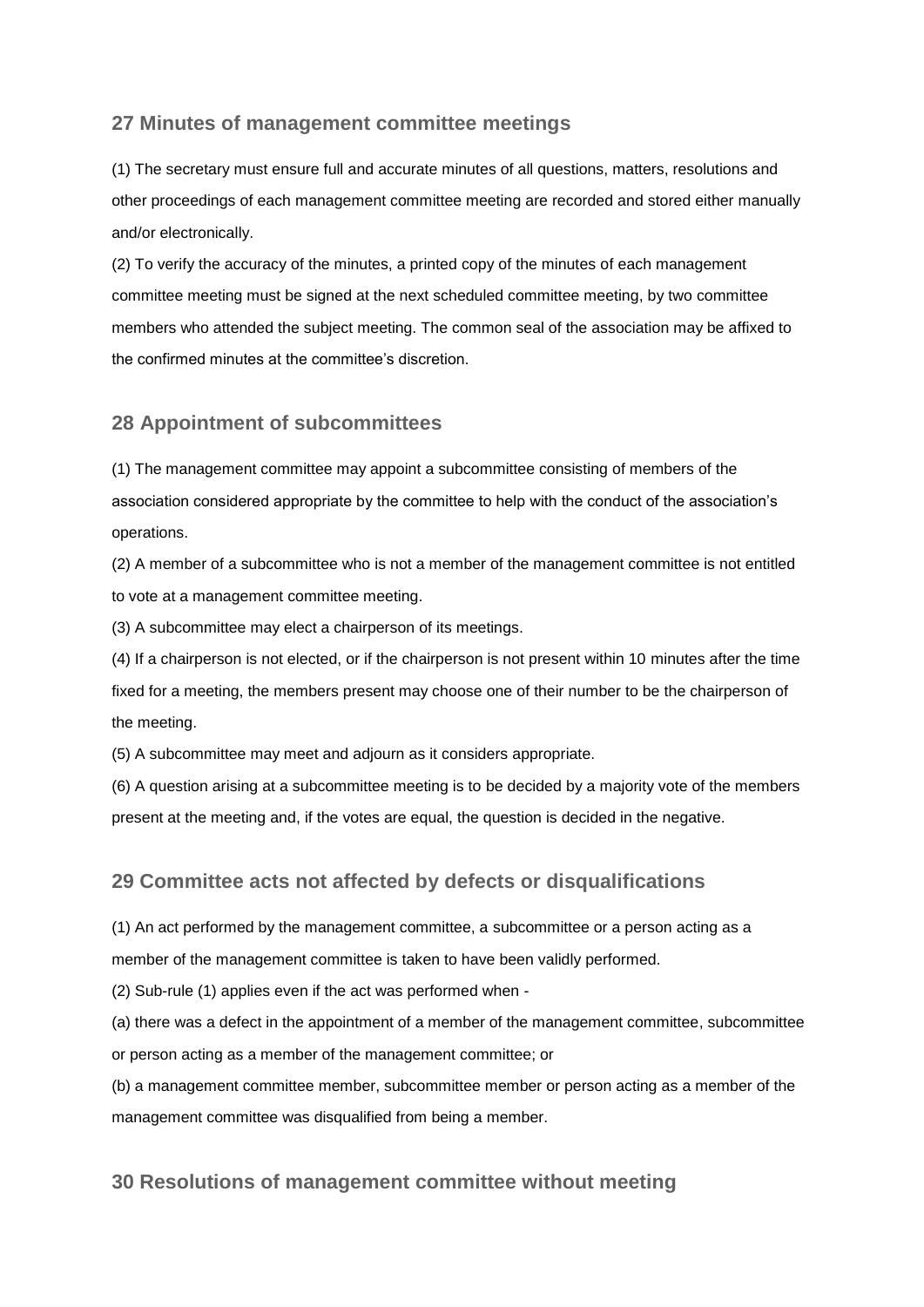(1) A written resolution signed by each member of the management committee is as valid and effectual as if it had been passed at a committee meeting that was properly called and held. (2) A resolution mentioned in sub-rule (1) may consist of several documents in like form, each signed by one or more members of the committee.

## **31 Annual general meetings**

The annual general meeting of the association must be held -

- (a) at least once each year; and
- (b) within 3 months after the end date of the association's reportable financial year.

#### **32 Business to be conducted at annual general meetings**

The following business must be conducted at each annual general meeting of the association -

- (a) confirming the minutes of the previous annual general meeting;
- (b) dealing with any business arising from those minutes;

(c) receiving the management committee's report on the association's activities for the preceding year;

(d) receiving the association's financial statement and audit report for the last reportable financial year;

- (e) presenting the financial statement and audit report to the meeting for adoption;
- (f) electing members of the management committee;
- (g) appointing an auditor or an accountant for the present financial year.

#### **33 Notice of general meeting**

(1) The secretary may call a general meeting of the association.

(2) The secretary must give at least 14 days' notice of the meeting to each adult member of the association who is entitled to attend the meeting.

- (3) If the secretary is unable or unwilling to call the meeting, the president must call the meeting.
- (4) The management committee may decide the way in which the notice must be given.

(5) However, notice of a meeting called to hear and decide the appeal of a person against the management committee's decision to terminate the person's membership of the association, must be given in writing.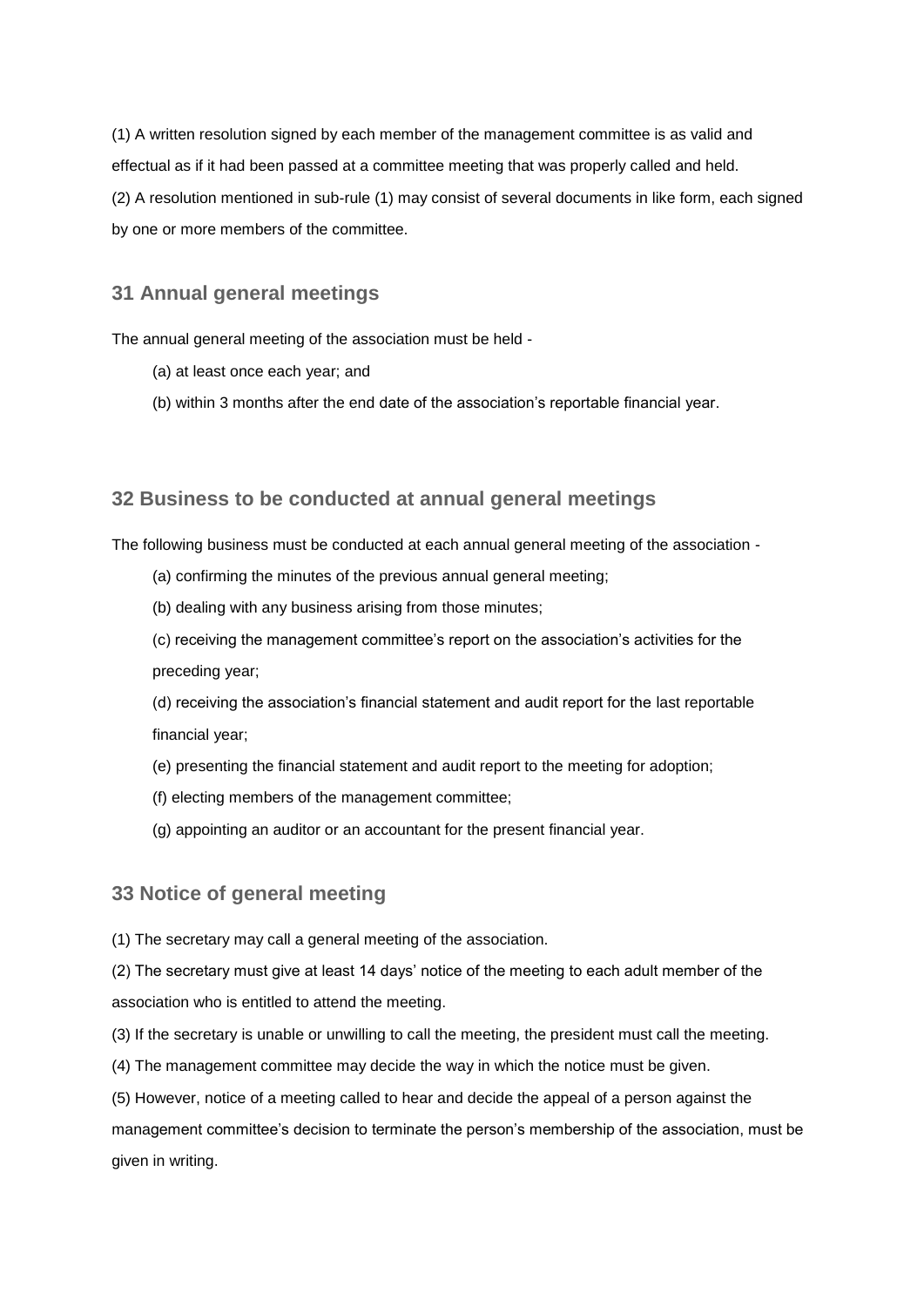(6) A notice of a general meeting must state the business to be conducted at the meeting.

## **34 Quorum for, and adjournment of, general meeting**

(1) The quorum for a general meeting is at least the number of members elected or appointed to the management committee at the close of the association's last general meeting, plus one.

(2) However, if all members of the association are members of the management committee, the quorum is the total number of members, less one.

(3) No business may be conducted at a general meeting unless there is a quorum of members when the meeting proceeds to business.

(4) If there is no quorum within 30 minutes after the time fixed for a general meeting called on the request of members of the management committee or the association, the meeting lapses.

(5) If there is no quorum within 30 minutes after the time fixed for a general meeting called other than on the request of members of the management committee or the association -

- (a) the meeting is to be adjourned for at least 7 days; and
- (b) the management committee is to decide the day, date, time and place of the adjourned meeting.

(6) The chairperson may, with the consent of any meeting at which there is a quorum, and must if directed by the meeting, adjourn the meeting from time to time and from place to place.

(7) If a meeting is adjourned under sub-rule (6), only the business left unfinished at the meeting from which the adjournment took place, may be conducted at the adjourned meeting.

(8) The secretary is not required to give the members notice of an adjournment or of the business to be conducted at an adjourned meeting unless a meeting is adjourned for at least 30 days.

(9) If a meeting is adjourned for at least 30 days, notice of the adjourned meeting must be given in the same way that notice is given for an original meeting.

#### **35 Procedure at general meetings**

(1) A member may take part and vote in a general meeting in person, by attorney or by using any technology that reasonably allows the member to hear and take part in discussions as they happen. (2) A member who participates in a meeting as mentioned in sub-rule (1) is taken to be present at the meeting.

(3) At each general meeting -

(a) the president is to preside as chairperson; and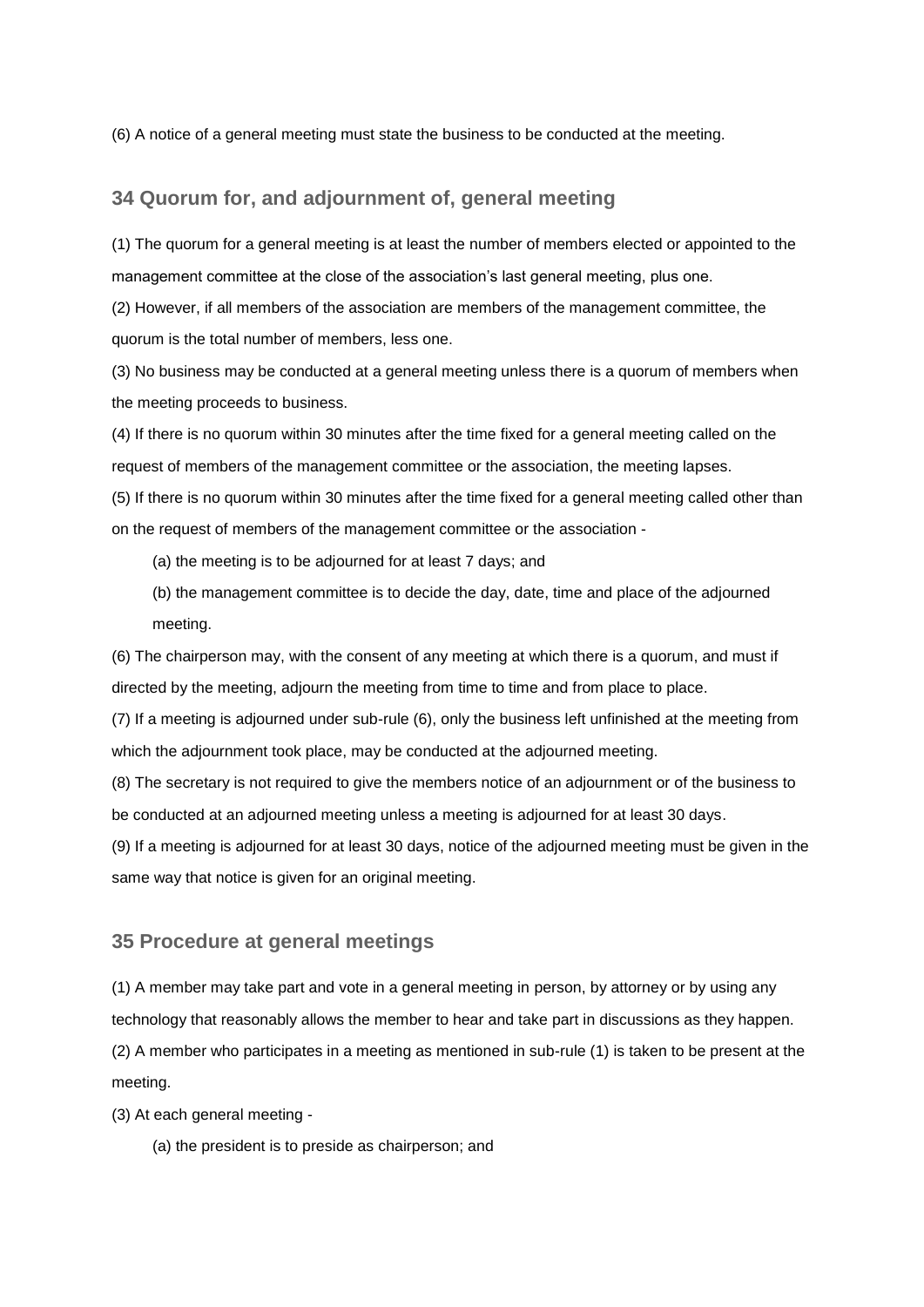(b) if there is no president or if the president is not present within 15 minutes after the time fixed for the meeting, or is unwilling to act, the members present must elect one of their number to be chairperson of the meeting; and

(c) the chairperson must conduct the meeting in a proper and orderly way.

#### **36 Voting at general meetings**

(1) At a general meeting, each question, matter or resolution, other than a special resolution, must be decided by a majority of votes of the members present.

(2) Each member present and eligible to vote is entitled to one vote only and, if the votes are equal, the chairperson has a casting vote as well as a primary vote PROVIDED HOWEVER that family group memberships shall only be entitled to one vote.

(3) A member is not entitled to vote at a general meeting if the member's annual membership fees are in arrears at the date of the meeting.

(4) The method of voting is to be decided by the management committee.

(5) However, if at least 20% of the members present demand a secret ballot, voting must be by secret ballot.

(6) If a secret ballot is held, the chairperson must appoint two members to conduct the secret ballot in the way the chairperson decides.

(7) The result of a secret ballot as declared by the chairperson is taken to be a resolution of the meeting at which the ballot was held.

37 Special general meetings

(1) The secretary must call a special general meeting by giving each adult member of the association notice of the meeting within 14 days after -

- (a) being directed to call the meeting by the management committee; or
- (b) being given a written request signed by -

(i) at least 33% of the number of members of the management committee when the request is signed; or

(ii) at least the number of ordinary members of the association equal to double the number of members of the association on the management committee when the request is signed plus one; or

(c) being given a written notice of an intention to appeal against a decision of the management committee to terminate a person's membership.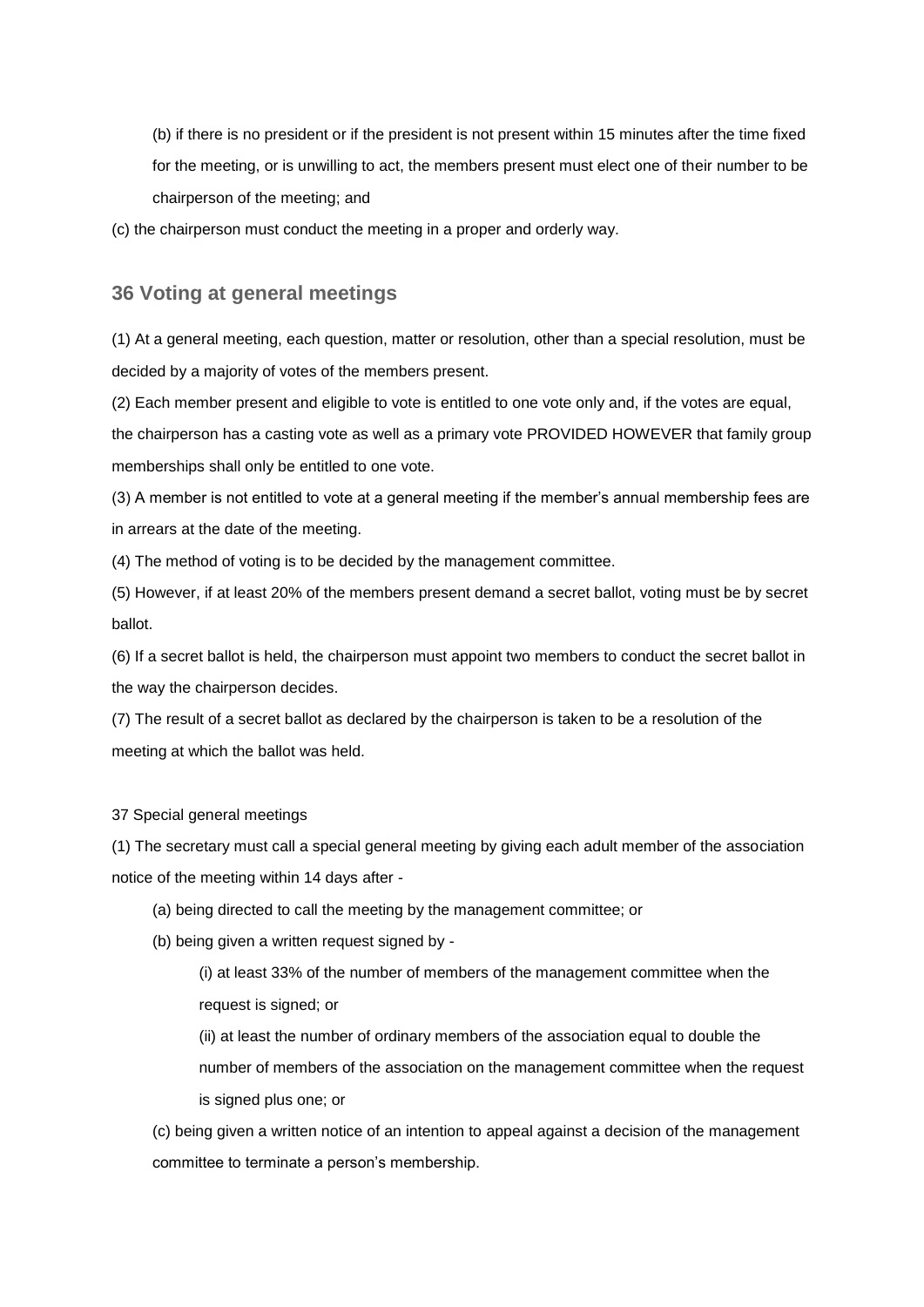- (2) A request mentioned in sub-rule 1(b) must state
	- (a) why the special general meeting is being called; and
	- (b) the business to be conducted at the meeting.

(3) A special general meeting must be held within 3 months after the secretary -

- (a) is directed to call the meeting by the management committee; or
- (b) is given the written request mentioned in sub-rule 1(b); or
- (c) is given the written notice of an intention to appeal mentioned in sub-rule (1)(c).

(4) If the secretary is unable or unwilling to call the special meeting, the president must call the meeting.

#### **38 Minutes of general meetings**

(1) The secretary must ensure full and accurate minutes of all questions, matters, resolutions and other proceedings of each general meeting are recorded and stored either manually and/or electronically.

(2) To verify the accuracy of the minutes -

(a) a printed copy of the minutes of each general meeting must be signed at the next scheduled general meeting, by the chairperson and one other committee member; and

(b) a printed copy of the minutes of each annual general meeting must be signed by the chairperson of that meeting and one other committee member, or the chairperson of the next general or annual general meeting and one other committee member.

(c) the common seal of the association may be affixed to the confirmed minutes at the committee's discretion.

(3) If asked by an adult member of the association, the secretary must, within 28 days after the request is made -

(a) make the minutes of a particular general meeting available for inspection by the member at a mutually agreed time and place; and/or

(b) give or transmit electronically to the member, a copy of the minutes of the meeting.

(4) The association may require the member to pay the reasonable costs of providing copies of such minutes.

#### **39 By-laws**

The management committee may make, amend or repeal by-laws, not inconsistent with these rules, for the internal management of the association.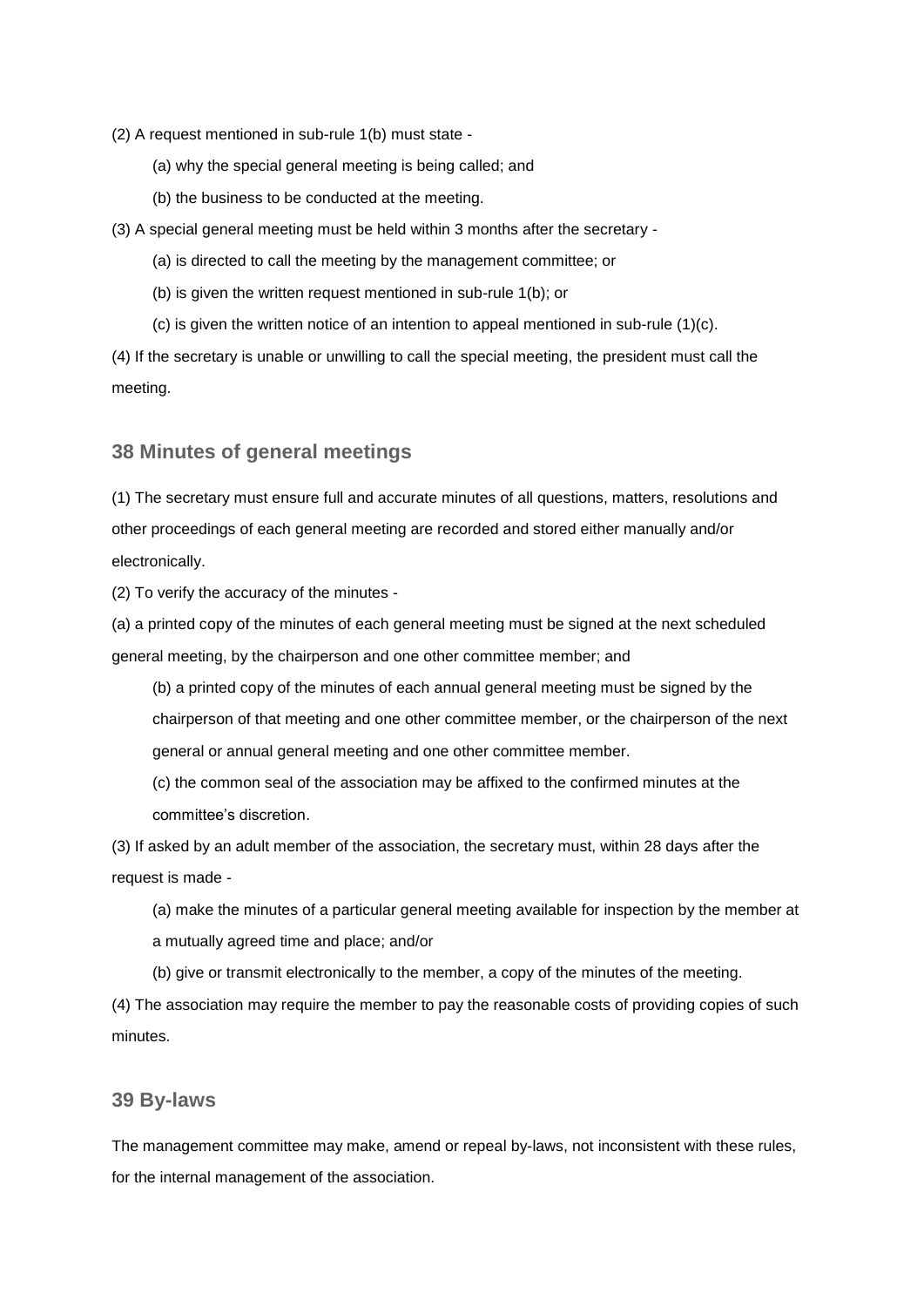## **40 Policies**

The management committee may make, amend or repeal any policies, not inconsistent with these rules, for the well-being, safety, advancement or interests of the association, its members, workers and/or volunteers.

## **41 Alteration of rules**

(1) Subject to the Act, these rules may be amended, repealed or added to by a special resolution carried at a general meeting.

(2) However an amendment, repeal or addition is valid only if it is registered by the chief executive.

## **42 Common seal**

(1) The management committee must ensure the association has a common seal.

- (2) The common seal must be
	- (a) kept securely by the management committee; and
	- (b) used only under the authority of the management committee.

(3) Each instrument to which the seal is attached must be signed by a member of the management committee and countersigned by -

- (a) the secretary; or
- (b) another member of the management committee; or
- (c) someone authorised by the management committee.

## **43 Funds and accounts**

(1) The funds of the association must be kept in an account in the name of the association in a financial institution decided by the management committee.

(2) Records and accounts must be kept in the English language showing full and accurate particulars of the financial affairs of the association.

(3) All amounts must be deposited in the financial institution account as soon as practicable after receipt.

(4) A payment by the association of \$100 or more must be made by cheque or electronic funds transfer.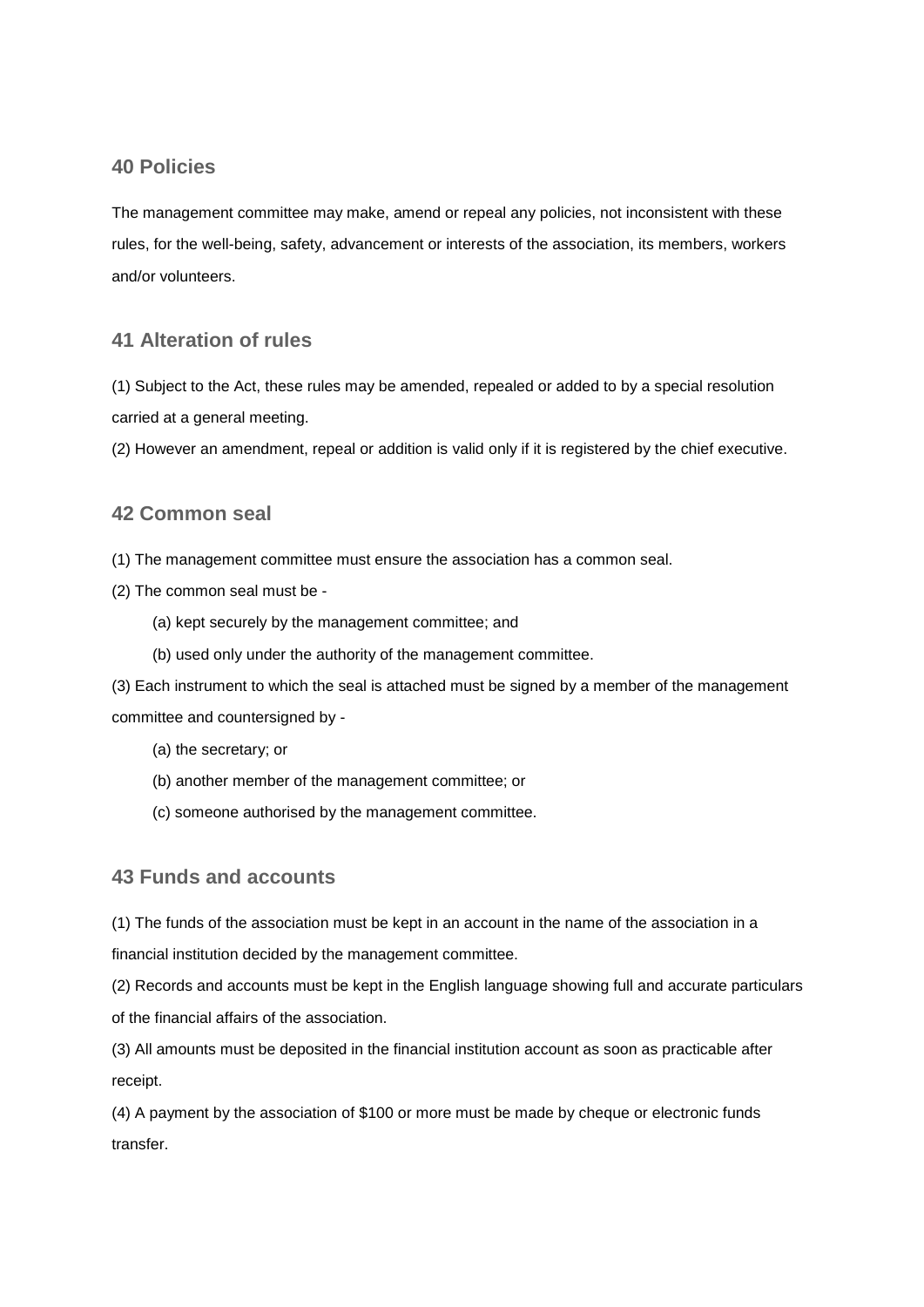(5) If a payment of \$100 or more is made by cheque, the cheque must be signed by any two of the following -

(a) the president; or

(b) the secretary; or

(c) the treasurer; and

(d) any one of three other members of the association who have been authorised by the management committee to sign cheques issued by the association.

(6) However, one of the persons who signs the cheque must be the president, the secretary or the treasurer.

(7) Cheques, other than cheques for wages, allowances or petty cash recoupment, must be crossed 'not negotiable'.

(8) A petty cash account must be kept on the imprest system, and the management committee must decide the amount of petty cash to be kept in the account.

(9) All expenditure must be approved or ratified at a management committee meeting and such approval minuted.

## **44 General financial matters**

(1) On behalf of the management committee, the treasurer must, as soon as practicable after the end date of each financial year, ensure a financial statement for its last reportable financial year is prepared.

(2) The assets and income of the association shall be applied solely in furtherance of the association's objects and exercising the association's powers.

#### **45 Documents**

The management committee must ensure the safe custody of books, documents, instruments of title and securities of the association.

## **46 Financial year**

The end date of the association's financial year is 31 December in each year.

## **47 Distribution of surplus assets to another entity**

(1) This rule applies if the association -